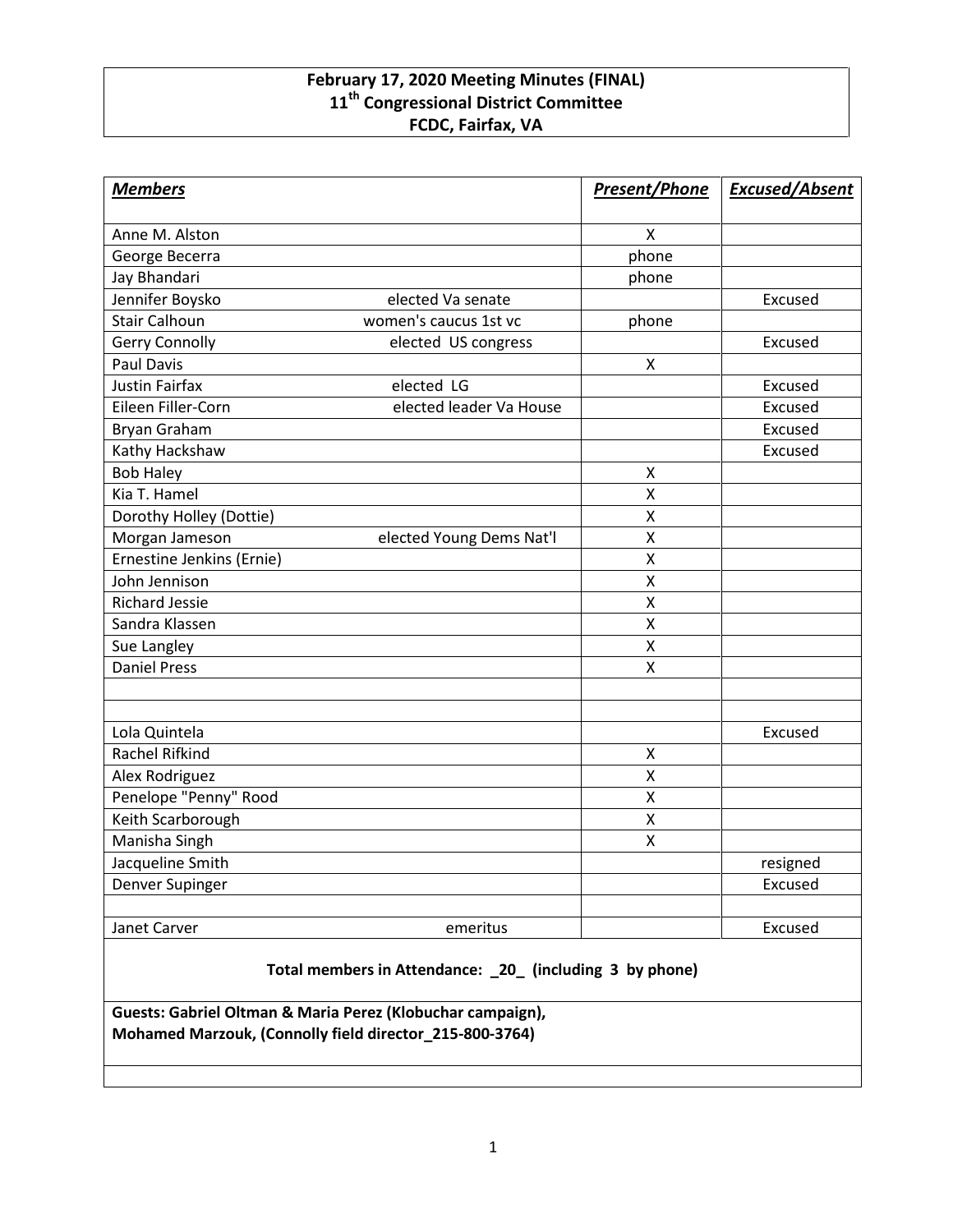- 1.a. Call to Order**:** Meeting called to order by Chair Haley, 8:03 pm.
- 2.a. Introductions (8:04 8:15) Mohamed Marzouk, Fld. Dir, Connolly for Congress campaign, spoke Q&A
- 2.b Gabriel Oltman & Marie Perez, Amy Klobuchar campaign, spoke, Q&A (8:00-8:10)
	- Sandra gave update on Sanders campaign.
- 1.b Roll Call: Jennison
- 3. a. Agenda
- 3.b. Approval of Minutes. January 20, 2020 minutes.

Combined Motion to Approve Agenda & Minutes by Penny, 2nd by Sandra\_ Bob acclimation? unanimous

| 4. Treasurer's Report - Rachel: |            |
|---------------------------------|------------|
| Federal account                 | \$8,476.76 |
| Non-federal account             | \$2,167.33 |

- 5. Chair's Report
	- Congrats to Paul Davis 3rd Vice Chair
	- Central in Richmond wrap up
- Blue Commonwealth Gala
- St. Patrick's Day (aka Holiest Day of the year) 3/17/2020
- Primary Petitions Review March 28
- 6. Sturdivant May 3 @ Springfield CC.

FFX City - decision upcoming: 2/20/2020 (Lillian Pence - grass roots/door-to-door canvasser/ organizer) PWCo - Dolores Hampton Award: Celenia Miles - Dumphries town council/Potomac dist. FFXCo - Gartland Award: Lola working on nominations - some discussions on potential nominees.

Sue: needs promotion Paul - will post on website Bob - will invite electeds Rachel - creating program w/ Bryan - ads due 4/1/2020

7. Jurisdiction Caucuses - Sat. April 18

Robust discussion of dividing candidates by jurisdiction/ mag district Dan: motion on caucuses, 15% rules, etc. no 2nd Sense of committee to revisit 3/16/2020 after primary. Bob will discuss with jurisdictions.

8. 2020 11th CD Convention Saturday 5/16/2020

Sandra - resolutions - will send out "edited" resolution Sue - credentials Bob - Rules

Motion to Approve call - Morgan 2nd - Penny Discussion - Dan-strike "slates" from call